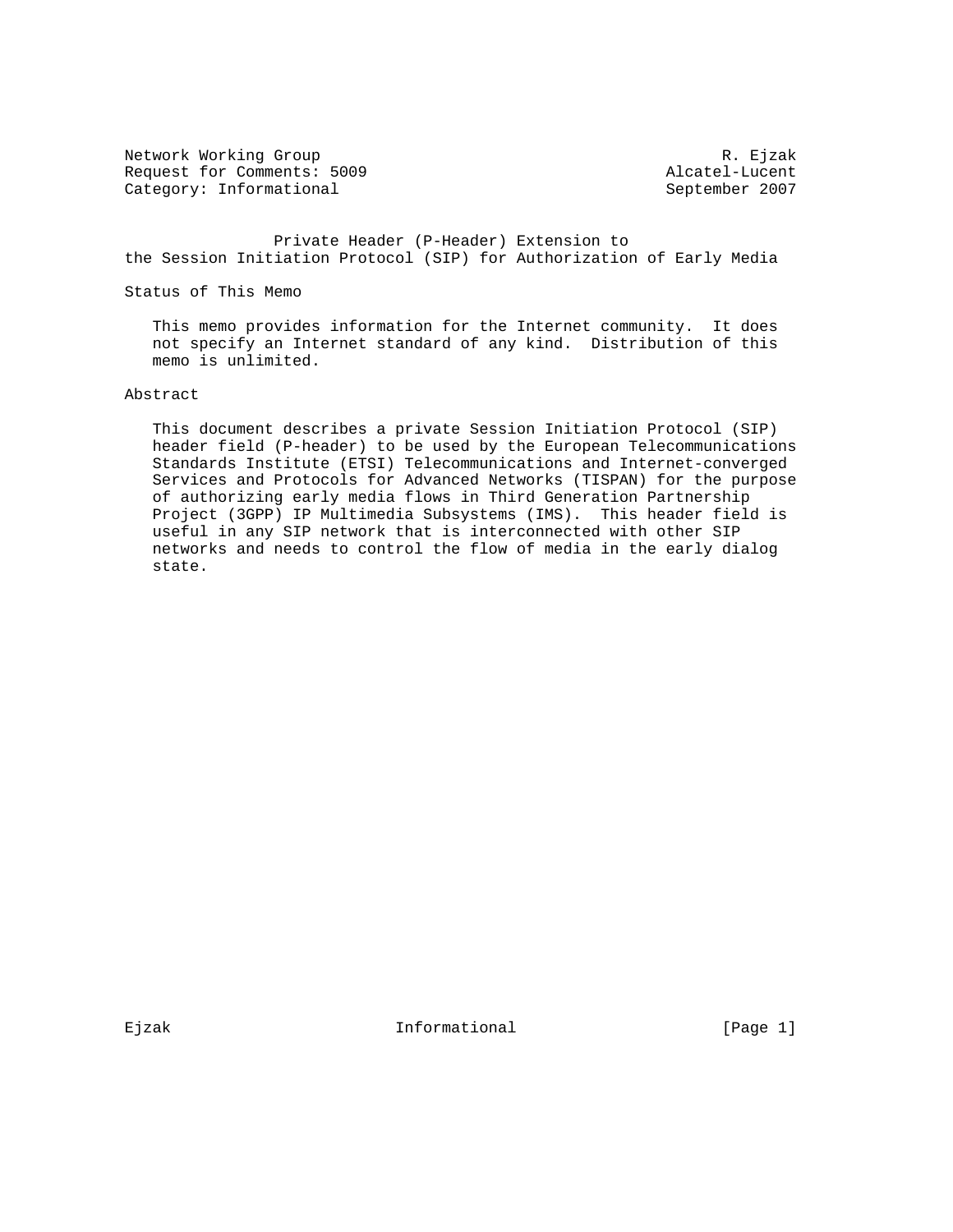# Table of Contents

| 2. |                                                               |
|----|---------------------------------------------------------------|
|    |                                                               |
|    | 4. Background on Early Media Authorization 4                  |
|    |                                                               |
|    |                                                               |
|    |                                                               |
|    |                                                               |
|    | 7. Limitations of the P-Early-Media Header Field  8           |
|    |                                                               |
|    | 8.1. Procedures at the User Agent Client 10                   |
|    | 8.2. Procedures at the User Agent Server 10                   |
|    |                                                               |
|    |                                                               |
|    |                                                               |
|    |                                                               |
|    | 11.1. Registration of the "P-Early-Media" SIP Header Field 12 |
|    |                                                               |
|    |                                                               |
|    |                                                               |
|    |                                                               |

# 1. Introduction

 This document defines the use of the P-Early-Media header field for use within SIP [1] messages in certain SIP networks to authorize the cut-through of backward and/or forward early media when permitted by the early media policies of the networks involved. The P-Early-Media header field is intended for use in a SIP network, such as a 3GPP IMS [13][14] that has the following characteristics: its early media policy prohibits the exchange of early media between end users; it is interconnected with other SIP networks that have unknown, untrusted, or different policies regarding early media; and it has the capability to "gate" (enable/disable) the flow of early media to/from user equipment.

 Within an isolated SIP network, it is possible to gate early media associated with all endpoints within the network to enforce a desired early media policy among network endpoints. However, when a SIP network is interconnected with other SIP networks, only the boundary node connected to the external network can determine which early media policy to apply to a session established between endpoints on different sides of the boundary. The P-Early-Media header field provides a means for this boundary node to communicate this early media policy decision to other nodes within the network.

Ejzak 10. Informational 1999 (Page 2)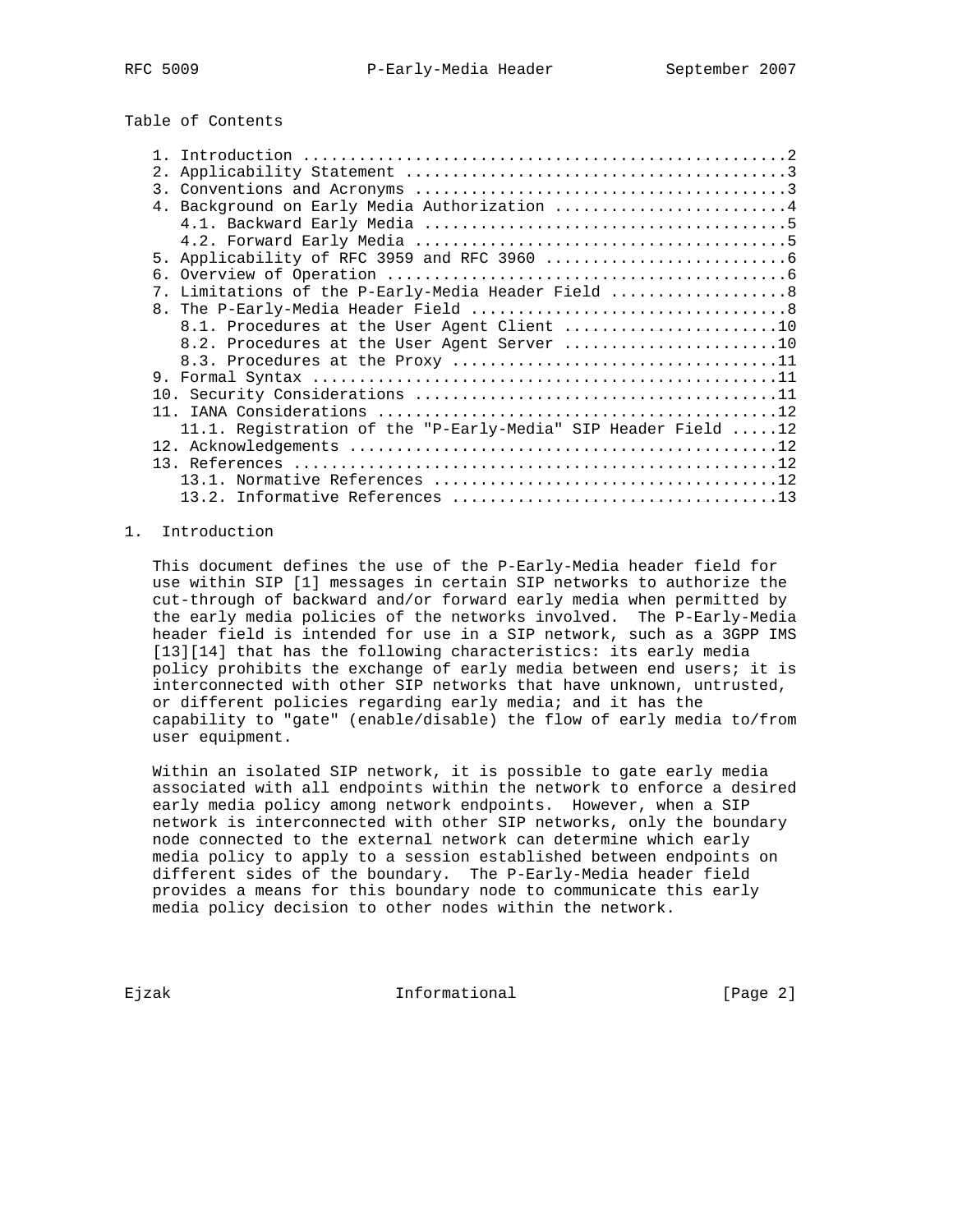#### 2. Applicability Statement

 The use of this extension is only applicable inside a "Trust Domain" as defined in RFC 3325 [6]. Nodes in such a Trust Domain are explicitly trusted by its users and end-systems to authorize early media requests only when allowed by early media policy within the Trust Domain.

 This document does NOT offer a general early media authorization model suitable for inter-domain use or use in the Internet at large. Furthermore, since the early media requests are not cryptographically certified, they are subject to forgery, replay, and falsification in any architecture that does not meet the requirements of the Trust Domain.

 An early media request also lacks an indication of who specifically is making or modifying the request, and so it must be assumed that the Trust Domain is making the request. Therefore, the information is only meaningful when securely received from a node known to be a member of the Trust Domain.

 Although this extension can be used with parallel forking, it does not improve on the known problems with early media and parallel forking, as described in RFC 3960 [4], unless one can assume the use of symmetric RTP.

 Despite these limitations, there are sufficiently useful specialized deployments that meet the assumptions described above, and can accept the limitations that result, to warrant publication of this mechanism. An example deployment would be a closed network that emulates a traditional circuit switched telephone network.

3. Conventions and Acronyms

 The key words "MUST", "MUST NOT", "REQUIRED", "SHALL", "SHALL NOT", "SHOULD", "SHOULD NOT", "RECOMMENDED", "MAY", and "OPTIONAL" in this document are to be interpreted as described in RFC 2119 [2].

The following acronyms are used in this document:

| 3GPP        | - the Third Generation Partnership Project        |
|-------------|---------------------------------------------------|
| ABNF        | - Augmented Backus-Naur Form [5]                  |
| <b>DTMF</b> | - Dual Tone Multi-Frequency                       |
| ETSI        | - European Telecommunications Standards Institute |
| IMS         | - Internet Protocol Multimedia Subsystem [13][14] |
| MIME        | - Multipurpose Internet Mail Extensions           |
| NAT         | - Network Address Translation                     |
| PSTN        | - Public Switched Telephone Network               |

Ejzak 10. Informational 1996 [Page 3]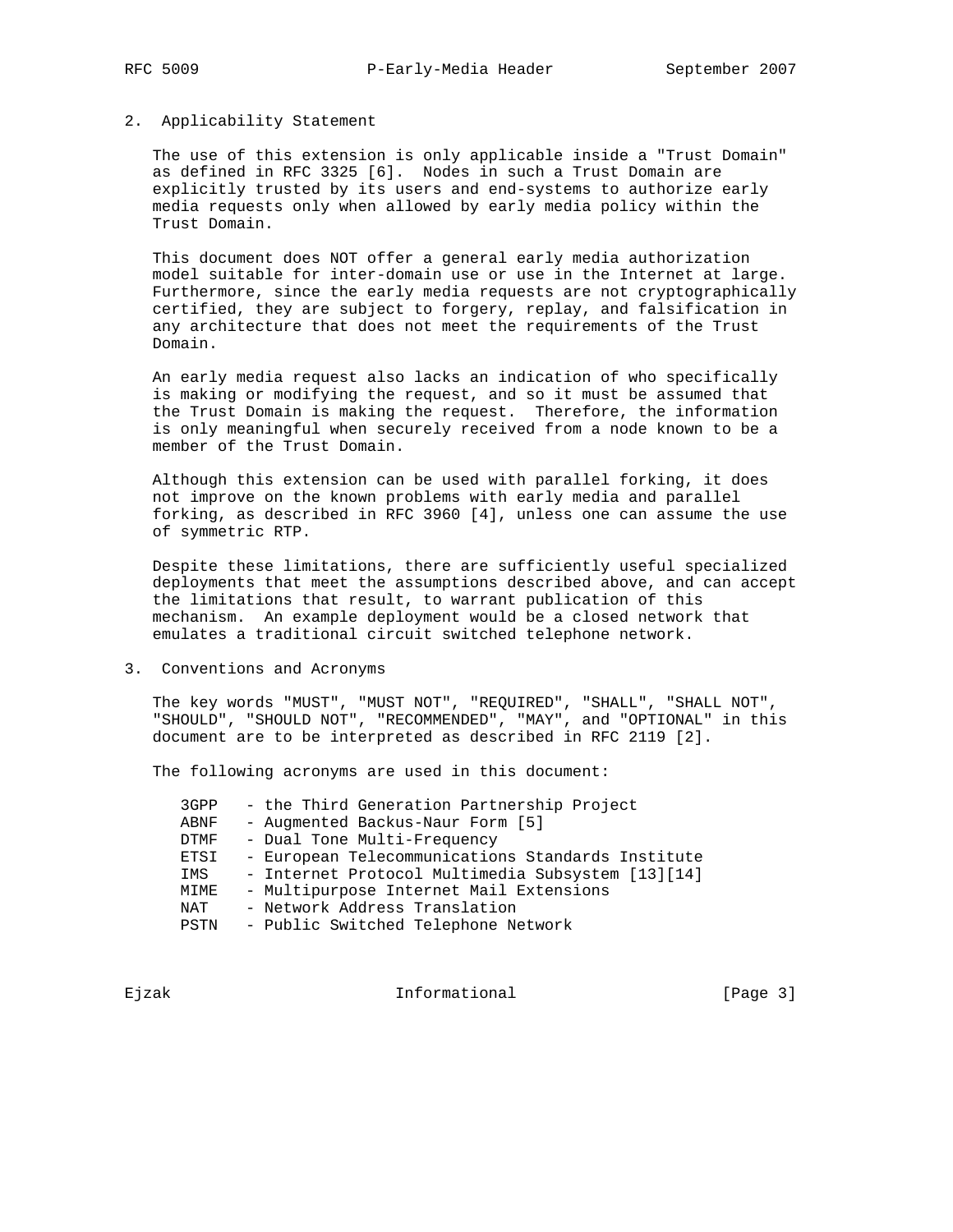SDP - Session Description Protocol [7] SIP - Session Initiation Protocol [1] TISPAN - Telecommunications and Internet-converged Services and Protocols for Advanced Networks UA - User Agent [1] UAC - User Agent Client [1] UAS - User Agent Server [1]

### 4. Background on Early Media Authorization

 PSTN networks typically provide call progress information as backward early media from the terminating switch towards the calling party. PSTN networks also use forward early media from the calling party towards the terminating switch under some circumstances for applications, such as digit collection for secondary dialing. PSTN networks typically allow backward and/or forward early media since they are used for the purpose of progressing the call to the answer state and do not involve the exchange of data between endpoints.

 In a SIP network, backward early media flows from the User Agent Server (UAS) towards the User Agent Client (UAC). Forward early media flows from the UAC towards the UAS. SIP networks by default allow both forms of early media, which may carry user data, once the media path is established. Early media is typically desirable with a PSTN gateway as UAS, but not with SIP user equipment as UAS.

 To prevent the exchange of user data within early media while allowing early media via PSTN gateways, a SIP network may have a policy to prohibit backward early media from SIP user equipment and to prohibit forward media towards SIP user equipment, either of which may contain user data. A SIP network containing both PSTN gateways and SIP end devices, for example, can maintain such an early media policy by gating "off" any early media with a SIP end device acting as UAS, gating "on" early media with a SIP end device acting as UAC, and gating "on" early media at each PSTN gateway.

 Unfortunately, a SIP network interconnected with another SIP network may have no means of assuring that the interconnected network is implementing a compatible early media policy, thus allowing the exchange of user data within early media under some circumstances. For example, if a network "A" allows all early media with user equipment as UAC and an interconnected network "B" allows all early media with user equipment as UAS, any session established between user equipment as UAC in "A" and user equipment as UAS in "B" will allow bidirectional user data exchange as early media. Other combinations of early media policies may also produce similar undesirable results.

Ejzak 1nformational 1992 [Page 4]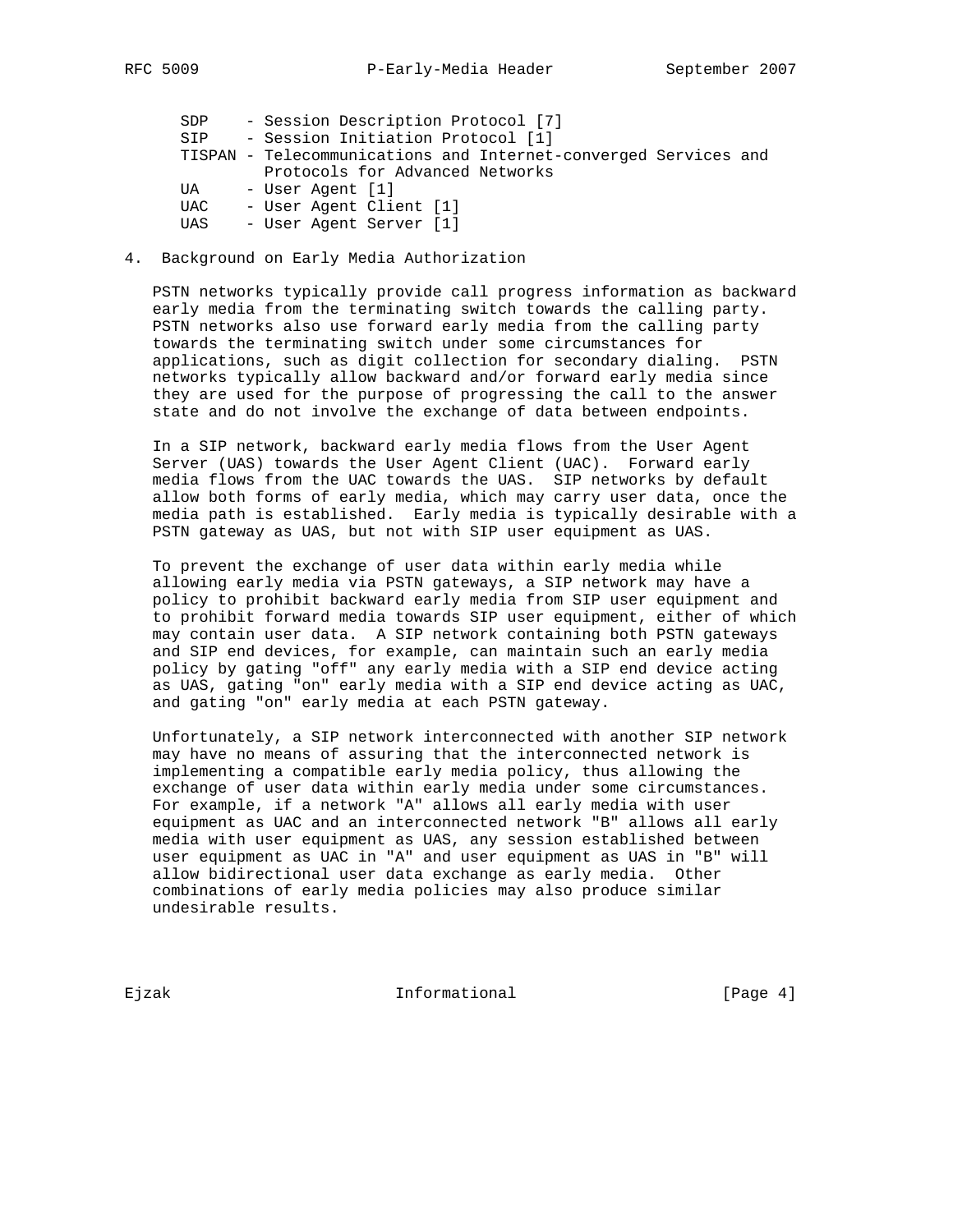The purpose of the extension is to allow a SIP network interconnected to other SIP networks with different early media policies to correctly identify and enable authorized early media according to its policies.

## 4.1. Backward Early Media

 Backward early media in the PSTN typically comprises call progress information, such as ringing feedback ("ringback"), or announcements regarding special handling such as forwarding. It may also include requests for further information, such as a credit card number to be entered as forward early media in the form of Dual Tone Multi- Frequency (DTMF) tones or speech. Backward early media of this type provides information to the calling party strictly for the purpose of progressing the call and involves no exchange of data between end users. The usual PSTN charging policy assumes that no data is exchanged between users until the call has been answered.

 A terminating SIP User Agent (UA) outside of the SIP network, on the other hand, may provide any user data in a backward early media stream. Thus, if the network implements the usual early media policy, the network equipment gating the backward early media flow for the originating UA must distinguish between authorized early media from a terminating SIP endpoint and unauthorized early media from another SIP device outside of the network. Given the assumption of a transitive trust relationship between SIP servers in the network, this can be accomplished by including some information in a backward SIP message that identifies the presence of authorized backward early media. Since it is necessary to verify that this indication comes from a trusted source, it is necessary for each server on the path back to the originating UA to be able to verify the trust relationship with the previous server and to remove such an indication when it cannot do so. A server on the boundary to an untrusted SIP network can assure that no indication of authorized backward early media passes from an external UAS to a UAC within the network. Thus, the use of a private header field that can be modified by SIP proxies is to be preferred over the use of a Multipurpose Internet Mail Extensions (MIME) attachment that cannot be modified in this way.

### 4.2. Forward Early Media

 Forward early media is less common than backward early media in the PSTN. It is typically used to collect secondary dialed digits, to collect credit card numbers, or to collect other DTMF or speech responses for the purpose of further directing the call. Forward early media in the PSTN is always directed toward a network server

Ejzak **Informational Informational** [Page 5]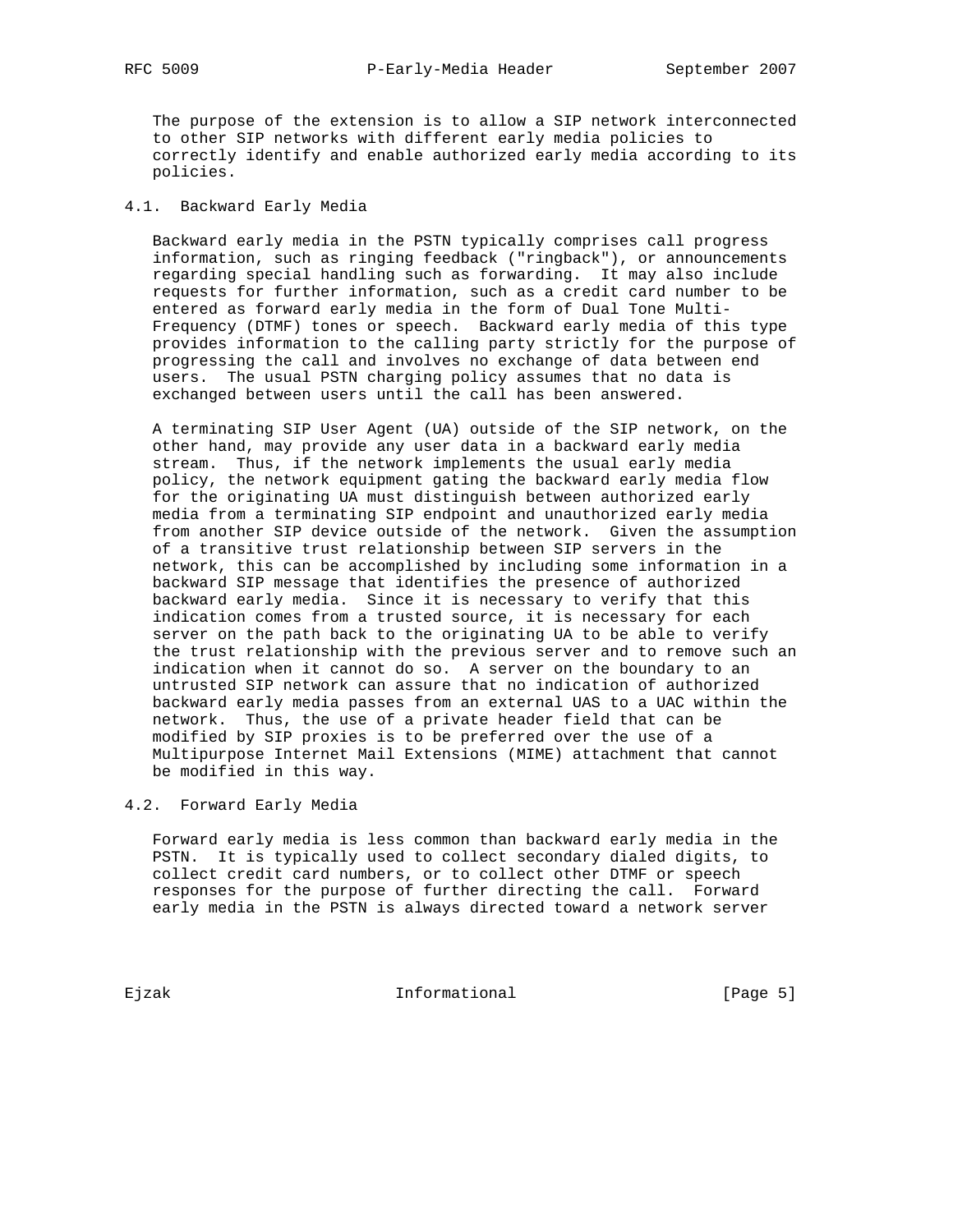for the purpose of progressing a call and involves no exchange of data between end users.

 A terminating SIP UA outside of the SIP network, on the other hand, may receive any user data in a forward early media stream. Thus, if the network implements the usual early media policy, the network equipment gating the forward early media flow for the originating UA must distinguish between a terminating endpoint that is authorized to receive forward early media, and another SIP device outside of the network that is not authorized to receive forward early media containing user data. This authorization can be accomplished in the same manner as for backward early media by including some information in a backward SIP message that identifies that the terminating side is authorized to receive forward early media.

#### 5. Applicability of RFC 3959 and RFC 3960

 The private header extension defined in this document is applicable to the gateway model defined in RFC 3960 [4], since the PSTN gateway is the primary requestor of early media in an IMS. For the same reason, neither the application server model of RFC 3960, nor the early-session disposition type defined in RFC 3959 [3] is applicable.

 The gateway model of RFC 3960 [4] allows for individual networks to create local policy with respect to the handling of early media, but does not address the case where a network is interconnected with other networks with unknown, untrusted, or different early media policies. Without the kind of information in the P-Early-Media header field, it is not possible for the network to determine whether cut-through of early media could lead to the transfer of data between end-users during session establishment.

 Thus, the private header extension in this document is a natural extension of the gateway model of RFC 3960 [4] that is applicable within a transitive trust domain.

6. Overview of Operation

 This document defines a new P-Early-Media header field for the purpose of requesting and authorizing requests for backward and/or forward early media. A UAC capable of recognizing the P-Early-Media header field may include the header field in an INVITE request. The P-Early-Media header field in an INVITE request contains the "supported" parameter.

 As members of the Trust Domain, each proxy receiving an INVITE request must decide whether to insert or delete the P-Early-Media header field before forwarding.

Ejzak 1nformational 1992 [Page 6]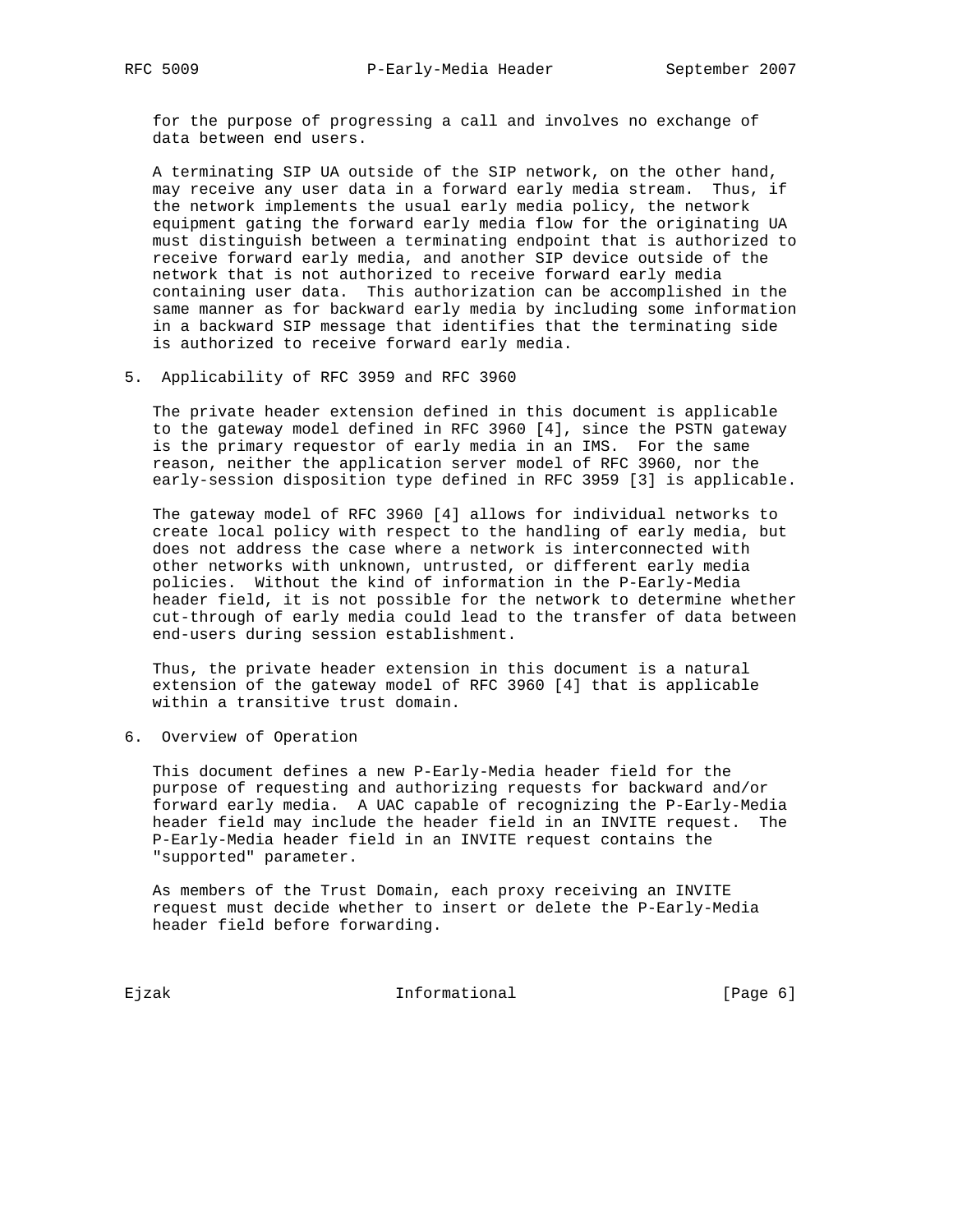A UAS receiving an INVITE request can use the presence of the P- Early-Media header field in the request to decide whether to request early media authorization in subsequent messages towards the UAC. After receiving an incoming INVITE request, the UAS requesting backward and/or forward early media will include the P-Early-Media header field in a message towards the UAC within the dialog, including direction parameter(s) that identify for each media line in the session whether the early media request is for backward media, forward media, both, or neither. The UAS can change its request for early media by including a modified P-Early-Media header field in a subsequent message towards the UAC within the dialog.

 Each proxy in the network receiving the P-Early-Media header field in a message towards the UAC has the responsibility for assuring that the early media request comes from an authorized source. If a P- Early-Media header field arrives from either an untrusted source, a source not allowed to send backward early media, or a source not allowed to receive forward early media, then the proxy may remove the P-Early-Media header field or alter the direction parameter(s) of the P-Early-Media header field before forwarding the message, based on local policy.

 A proxy in the network not receiving the P-Early-Media header field in a message towards the UAC may insert one based on local policy.

 If the proxy also performs gating of early media, then it uses the parameter(s) of the P-Early-Media header field to decide whether to open or close the gates for backward and forward early media flow(s) between the UAs. The proxy performing gating of early media may also add a "gated" parameter to the P-Early-Media header field before forwarding the message so that other gating proxies in the path can choose to leave open their gates.

 If the UAC is a trusted server within the network (e.g., a PSTN gateway), then the UAC may use the parameter(s) of the P-Early-Media header field in messages received from the UAS to decide whether to perform early media gating or cut-through and to decide whether or not to render backward early media in preference to generating ringback based on the receipt of a 180 Ringing response.

 If the UAC is associated with user equipment, then the network will have assigned a proxy the task of performing early media gating, so that the parameter(s) of the P-Early-Media header field received at such a UAC do not require that the UAC police the early media flow(s), but they do provide additional information that the UAC may use to render media.

Ejzak **Informational** Informational [Page 7]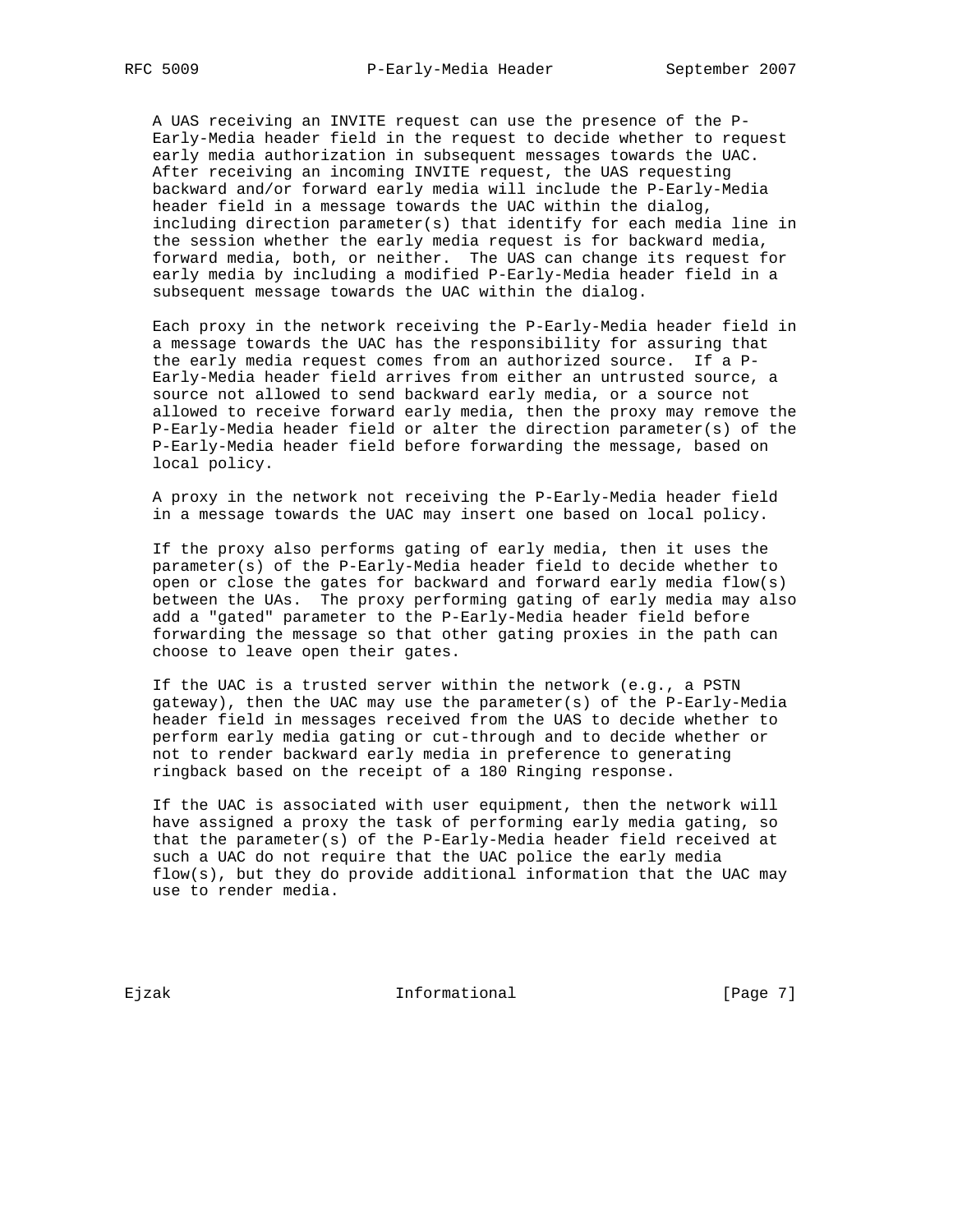The UAC and proxies in the network may also insert, delete, or modify the P-Early-Media header field in messages towards the UAS within the dialog according to local policy, but the interpretation of the header field when used in this way is a matter of local policy and not defined herein. The use of direction parameter(s) in this header field could be used to inform the UAS of the final early media authorization status.

### 7. Limitations of the P-Early-Media Header Field

 The P-Early-Media header field does not apply to any SDP with Content-Disposition: early-session [3].

 When parallel forking occurs, there is no reliable way to correlate early media authorization in a dialog with the media from the corresponding endpoint unless one can assume the use of symmetric RTP, since the SDP messages do not identify the RTP source address of any media stream. When a UAC or proxy receives multiple early dialogs and cannot accurately identify the source of each media stream, it SHOULD use the most restrictive early media authorization it receives on any of the dialogs to decide the policy to apply towards all received media. When early media usage is desired for any reason and one cannot assume the use of symmetric RTP, it is advisable to disable parallel forking using callerprefs [9].

 Although the implementation of media gating is outside the scope of this extension, note that media gating must be implemented carefully in the presence of NATs and protocols that aid in NAT traversal. Media gating may also introduce a potential for media clipping that is similar to that created during parallel forking or any other feature that may disable early media, such as custom ringback.

### 8. The P-Early-Media Header Field

 The P-Early-Media header field with the "supported" parameter MAY be included in an INVITE request to indicate that the UAC or a proxy on the path recognizes the header field.

 A network entity MAY request the authorization of early media or change a request for authorization of early media by including the P-Early-Media header field in any message allowed by Table 1 within the dialog towards the sender of the INVITE request. The P-Early- Media header field includes one or more direction parameters where each has one of the values: "sendrecv", "sendonly", "recvonly", or "inactive", following the convention used for Session Description Protocol (SDP) [7][8] stream directionality. Each parameter applies, in order, to the media lines in the corresponding SDP messages establishing session media. Unrecognized parameters SHALL be

Ejzak 1nformational 1992 [Page 8]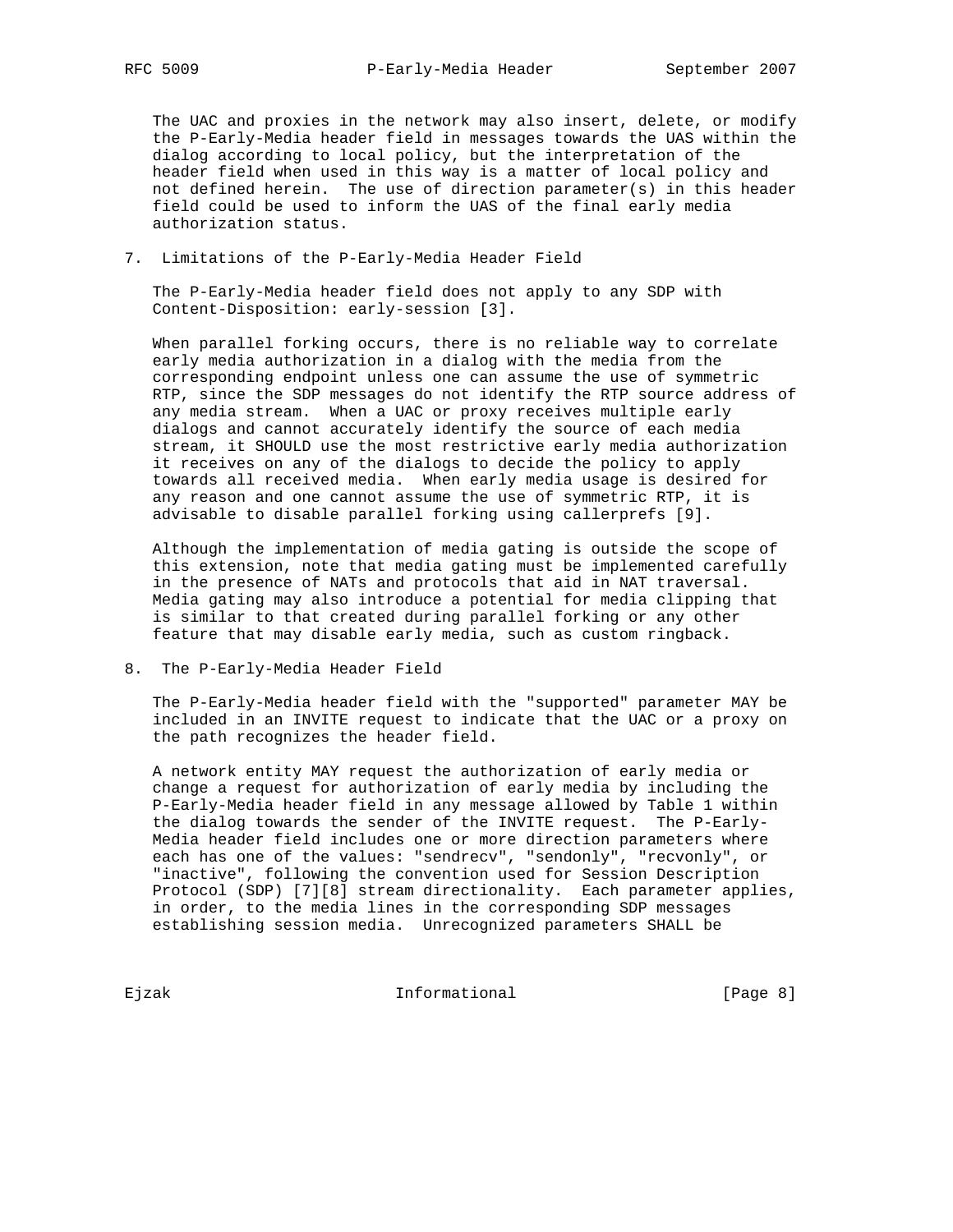silently discarded. Non-direction parameters are ignored for purposes of early media authorization. If there are more direction parameters than media lines, the excess SHALL be silently discarded. If there are fewer direction parameters than media lines, the value of the last direction parameter SHALL apply to all remaining media lines. A message directed towards the UAC containing a P-Early-Media header field with no recognized direction parameters SHALL NOT be interpreted as an early media authorization request.

 The parameter value "sendrecv" indicates a request for authorization of early media associated with the corresponding media line, both from the UAS towards the UAC and from the UAC towards the UAS (both backward and forward early media). The value "sendonly" indicates a request for authorization of early media from the UAS towards the UAC (backward early media), and not in the other direction. The value "recvonly" indicates a request for authorization of early media from the UAC towards the UAS (forward early media), and not in the other direction. The value "inactive" indicates either a request that no early media associated with the corresponding media line be authorized, or a request for revocation of authorization of previously authorized early media.

 The P-Early-Media header field in any message within a dialog towards the sender of the INVITE request MAY also include the non-direction parameter "gated" to indicate that a network entity on the path towards the UAS is already gating the early media, according to the direction parameter(s). When included in the P-Early-Media header field, the "gated" parameter SHALL come after all direction parameters in the parameter list.

When receiving a message directed toward the UAC without the P- Early-Media header field and no previous early media authorization request has been received within the dialog, the default early media authorization depends on local policy and may depend on whether the header field was included in the INVITE request. After an early media authorization request has been received within a dialog, and a subsequent message is received without the P-Early-Media header field, the previous early media authorization remains unchanged.

 The P-Early-Media header field in any message within a dialog towards the UAS MAY be ignored or interpreted according to local policy.

 The P-Early-Media header field does not interact with SDP offer/answer procedures in any way. Early media authorization is not influenced by the state of the SDP offer/answer procedures (including preconditions and directionality) and does not influence the state of the SDP offer/answer procedures. The P-Early-Media header field may or may not be present in messages containing SDP. The most recently

Ejzak **Informational** [Page 9]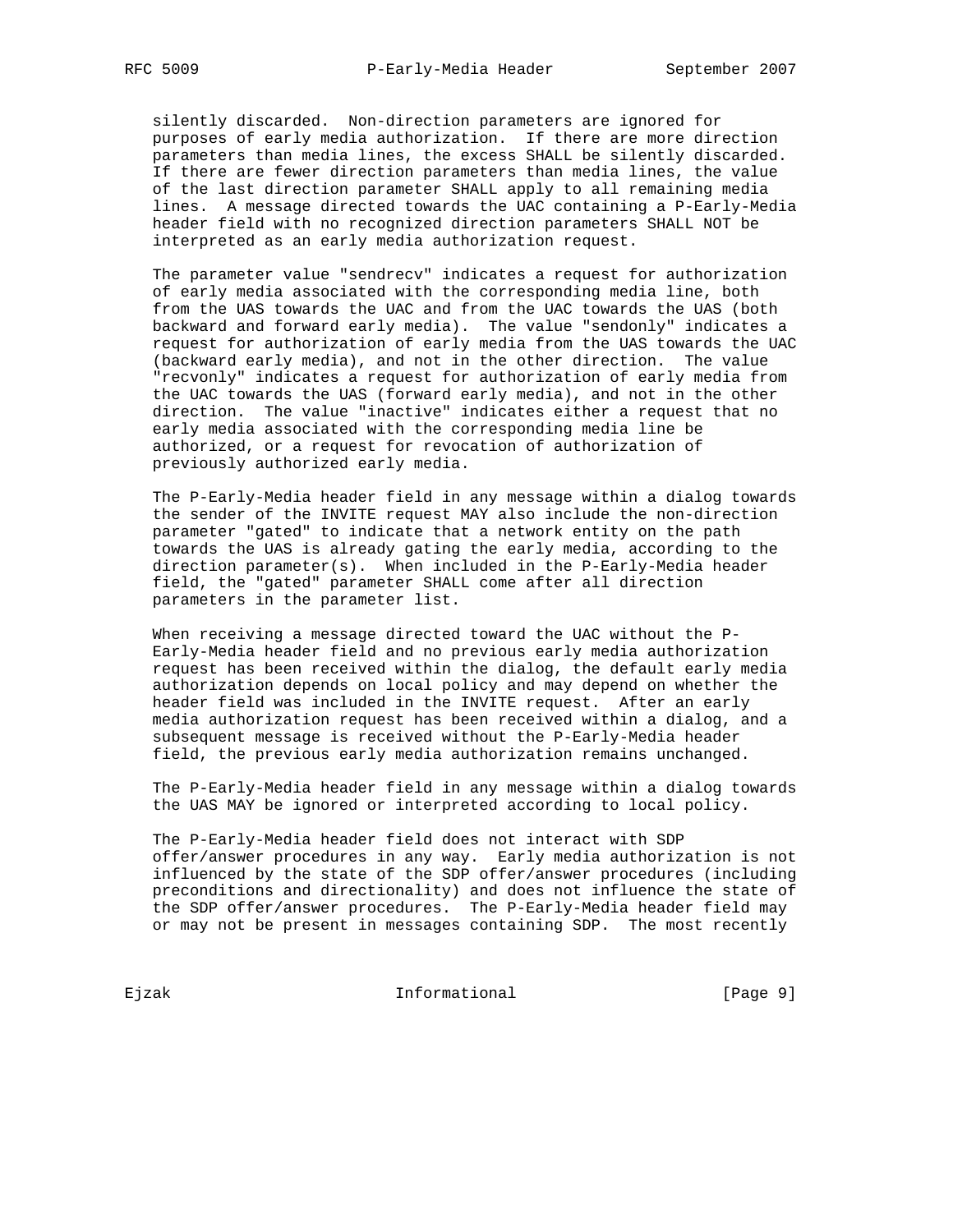received early media authorization applies to the corresponding media line in the session established for the dialog until receipt of the 200 OK response to the INVITE request, at which point all media lines in the session are implicitly authorized. Early media flow in a particular direction requires that early media in that direction is authorized, that media flow in that direction is enabled by the SDP direction attribute for the stream, and that any applicable preconditions [11] are met. Early media authorization does not override the SDP direction attribute or preconditions state, and the SDP direction attribute does not override early media authorization.

 Table 1 is an extension of Tables 2 and 3 in RFC 3261 [1] for the P- Early-Media header field. The column "PRA" is for the PRACK method [12]. The column "UPD" is for the UPDATE method [10].

 Header field where proxy ACK BYE CAN INV OPT REG PRA UPD  $\mathcal{L}_\text{max}$  , and the set of the set of the set of the set of the set of the set of the set of the set of the set of the set of the set of the set of the set of the set of the set of the set of the set of the set of the P-Early-Media R amr - - - o - - o o P-Early-Media 18x amr - - - o - - - - P-Early-Media 2xx amr - - - - - - o o

Table 1: P-Early-Media Header Field

### 8.1. Procedures at the User Agent Client

 A User Agent Client MAY include the P-Early-Media header field with the "supported" parameter in an INVITE request to indicate that it recognizes the header field.

 A User Agent Client receiving a P-Early-Media header field MAY use the parameter(s) of the header field to gate or cut-through early media, and to decide whether to render early media from the UAS to the UAC in preference to any locally generated ringback triggered by a 180 Ringing response. If a proxy is providing the early media gating function for the User Agent Client, then the gateway model of RFC 3960 [4] for rendering of early media is applicable. A User Agent Client without a proxy in the network performing early media gating that receives a P-Early-Media header field SHOULD perform gating or cut-through of early media according to the parameter(s) of the header field.

8.2. Procedures at the User Agent Server

 A User Agent Server that is requesting authorization to send or receive early media MAY insert a P-Early-Media header field with appropriate parameters(s) in any message allowed in table 1 towards the UAC within the dialog. A User Agent Server MAY request changes in early media authorization by inserting a P-Early-Media header

Ejzak 10]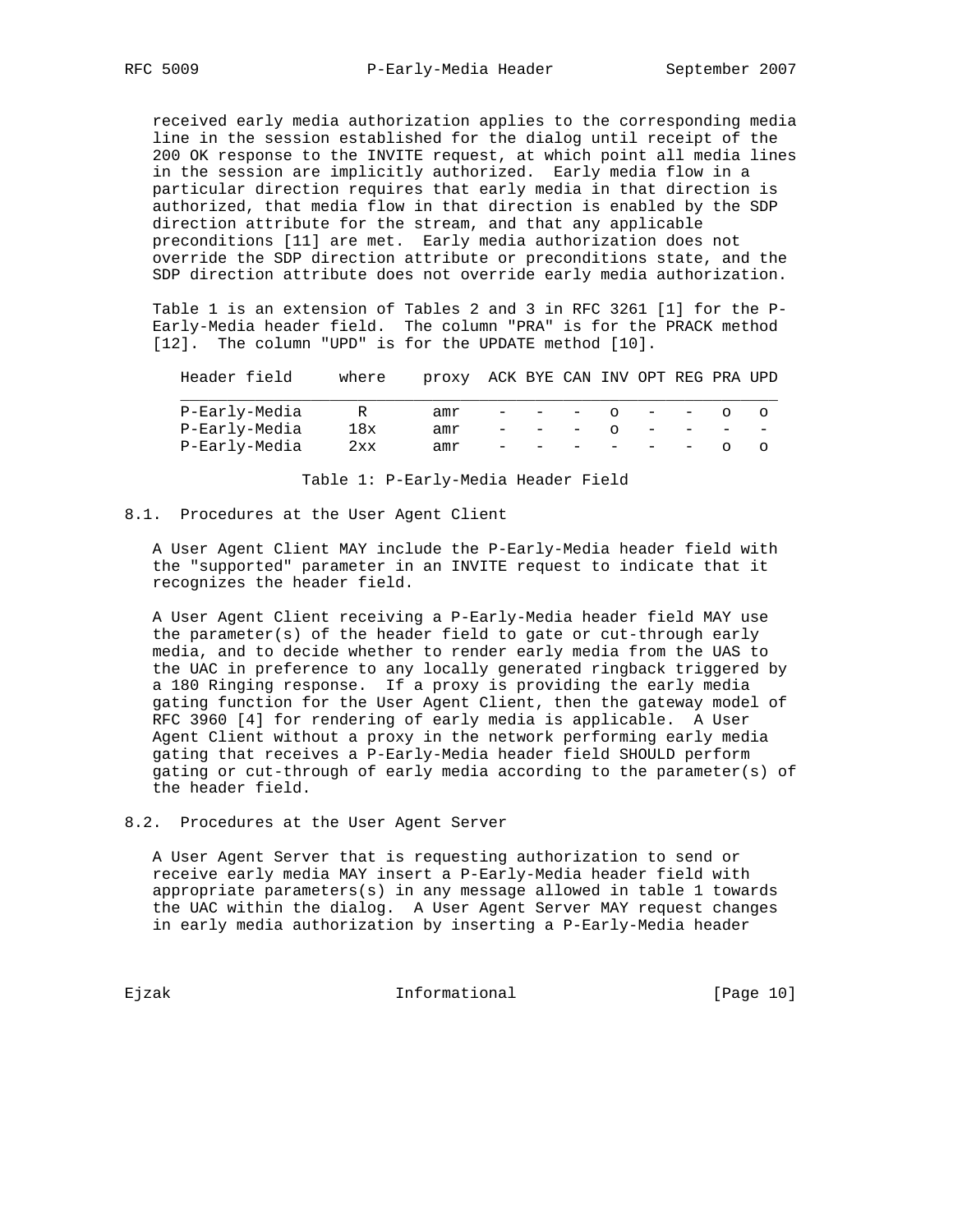field with appropriate parameter(s) in any subsequent message allowed in table 1 towards the UAC within the dialog.

 If the P-Early-Media header field is not present in the INVITE request, the User Agent Server MAY choose to suppress early media authorization requests and MAY choose to execute alternate early media procedures.

8.3. Procedures at the Proxy

 When forwarding an INVITE request, a proxy MAY add, retain, or delete the P-Early-Media header field, depending on local policy and the trust relationship with the sender and/or receiver of the request.

 When forwarding a message allowed in Table 1 towards the UAC, a proxy MAY add, modify, or delete a P-Early-Media header field, depending on local policy and the trust relationship with the sender and/or receiver of the message. In addition, if the proxy controls the gating of early media for the User Agent Client, it SHOULD use the contents of the P-Early-Media header field to gate the early media, according to the definitions of the header field parameters defined in clause 8.

9. Formal Syntax

 The syntax of the P-Early-Media header field is described below in ABNF, according to RFC 4234 [5], as an extension to the ABNF for SIP in RFC 3261 [1]. Note that not all combinations of em-param elements are semantically valid.

 P-Early-Media = "P-Early-Media" HCOLON [ em-param \*(COMMA em-param) ] em-param = "sendrecv" / "sendonly" / "recvonly" / "inactive" / "gated" / "supported" / token

10. Security Considerations

 The use of this extension is only applicable inside a "Trust Domain", as defined in RFC 3325 [6]. This document does NOT offer a general early media authorization model suitable for inter-domain use or use in the Internet at large.

 There are no confidentiality concerns associated with the P-Early- Media header field. It is desirable to maintain the integrity of the direction parameters in the header field across each hop between servers to avoid the potential for unauthorized use of early media. It is assumed that the P-Early-Media header field is used within the context of the 3GPP IMS trust domain or a similar trust domain,

Ejzak 11 Informational [Page 11]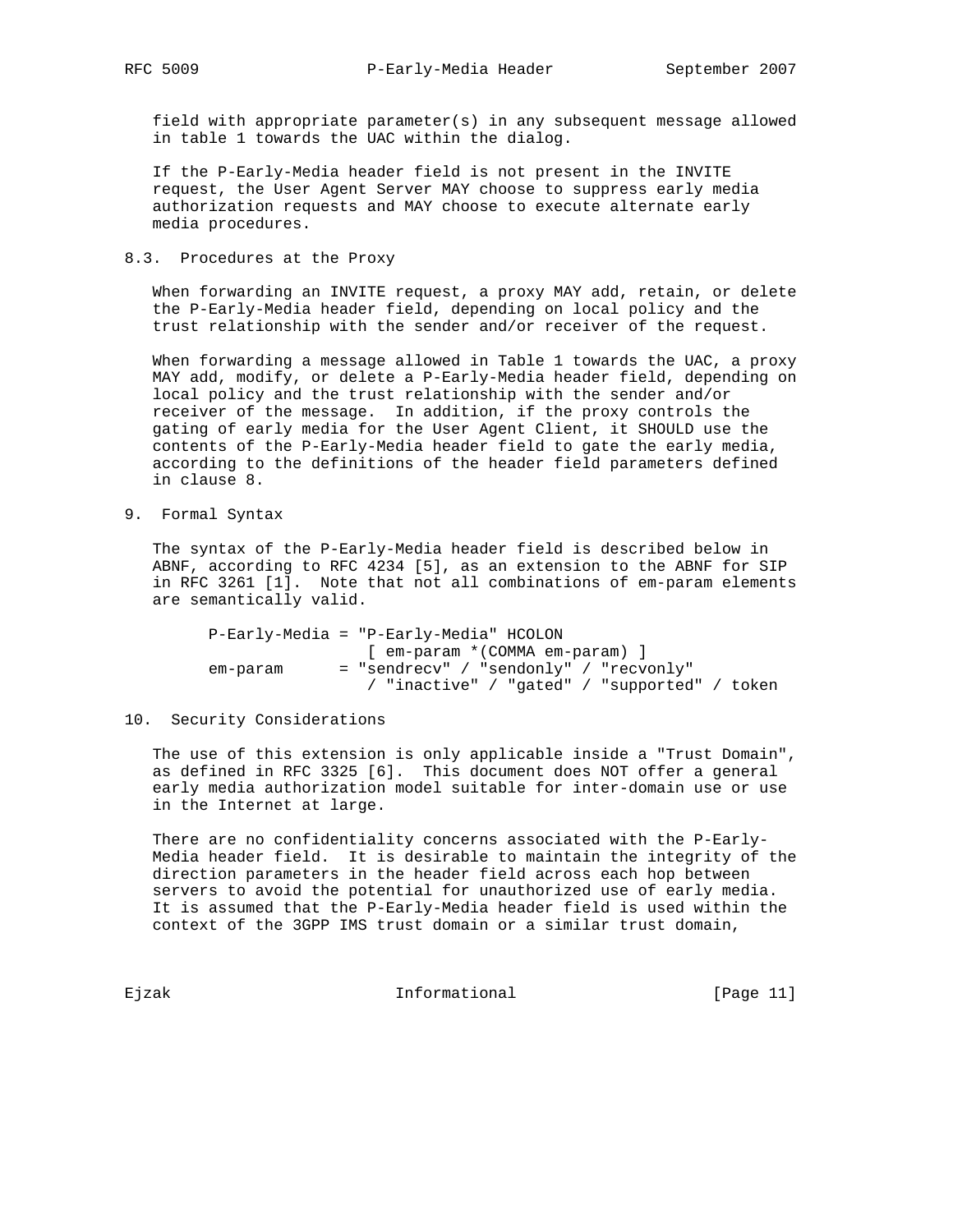consisting of a collection of SIP servers maintaining pair wise security associations.

 Within the trust domain of a network it is only necessary to police the use of the P-Early-Media header field at the boundary to user equipment served by the network and at the boundary to peer networks. It is assumed that boundary servers in the trust domain of a network will have local policy for the treatment of the P-Early-Media header field as it is sent to or received from any possible server external to the network. Since boundary servers are free to modify or remove any P-Early-Media header field in SIP messages forwarded across the boundary, the integrity of the P-Early-Media header field can be verified to the extent that the connections to external servers are secured. The authenticity of the P-Early-Media header field can only be assured to the extent that the external servers are trusted to police the authenticity of the header field.

- 11. IANA Considerations
- 11.1. Registration of the "P-Early-Media" SIP Header Field

| Name of Header field:  | P-Early-Media                             |
|------------------------|-------------------------------------------|
| Short form:            | none                                      |
| Registrant:            | Richard Ejzak<br>ejzak@alcatel-lucent.com |
| Normative description: | Section 8 of this document                |

12. Acknowledgements

 The author would like to thank Miguel Garcia-Martin, Jan Holm, Sebastien Garcin, Akira Kurokawa, Erick Sasaki, James Calme, Greg Tevonian, Aki Niemi, Paul Kyzivat, Gonzalo Camarillo, Brett Tate, Jon Peterson, Alfred Hoenes, and David Black for their significant contributions made throughout the writing and reviewing of this document.

- 13. References
- 13.1. Normative References
	- [1] Rosenberg, J., Schulzrinne, H., Camarillo, G., Johnston, A., Peterson, J., Sparks, R., Handley, M., and E. Schooler, "SIP: Session Initiation Protocol", RFC 3261, June 2002.

Ejzak 10. Informational [Page 12]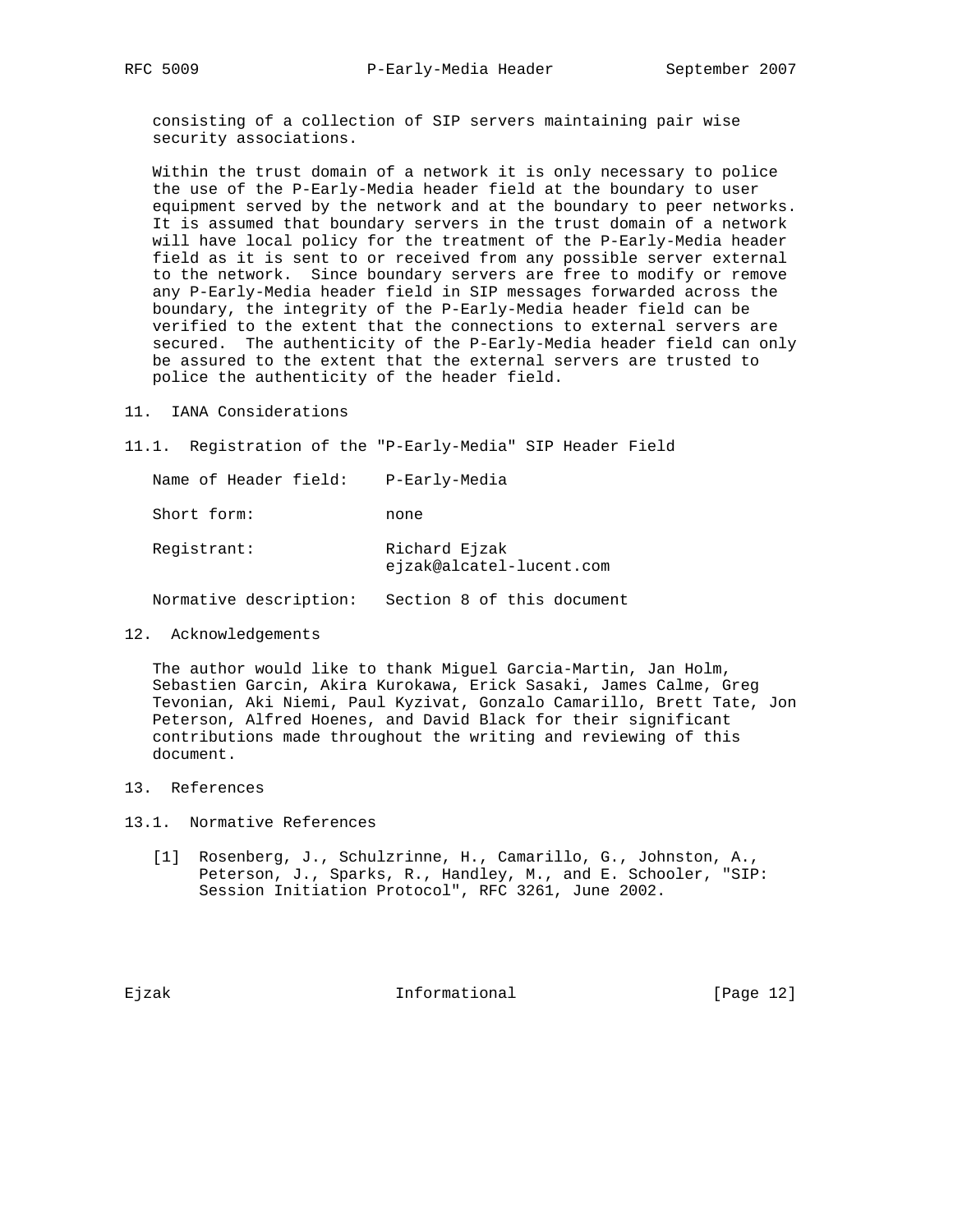- [2] Bradner, S., "Key words for use in RFCs to Indicate Requirement Levels", BCP 14, RFC 2119, March 1997.
- [3] Camarillo, G., "The Early Session Disposition Type for the Session Initiation Protocol (SIP)", RFC 3959, December 2004.
- [4] Camarillo, G. and H. Schulzrinne, "Early Media and Ringing Tone Generation in the Session Initiation Protocol (SIP)", RFC 3960, December 2004.
- [5] Crocker, D. and P. Overell, "Augmented BNF for Syntax Specifications: ABNF", RFC 4234, October 2005.
- [6] Jennings, C., Peterson, J., and M. Watson, "Private Extensions to the Session Initiation Protocol (SIP) for Asserted Identity within Trusted Networks", RFC 3325, November 2002.
- [7] Handley, M., Jacobson, V., and C. Perkins, "SDP: Session Description Protocol", RFC 4566, July 2006.
- [8] Rosenberg, J. and H. Schulzrinne, "An Offer/Answer Model with Session Description Protocol (SDP)", RFC 3264, June 2002.
- [9] Rosenberg, J., Schulzrinne, H., and P. Kyzivat, "Caller Preferences for the Session Initiation Protocol (SIP)", RFC 3841, August 2004.
- [10] Rosenberg, J., "The Session Initiation Protocol (SIP) UPDATE Method", RFC 3311, October 2002.
- [11] Camarillo, G., Marshall, W., and J. Rosenberg, "Integration of Resource Management and Session Initiation Protocol (SIP)", RFC 3312, October 2002.
- [12] Rosenberg, J. and H. Schulzrinne, "Reliability of Provisional Responses in Session Initiation Protocol (SIP)", RFC 3262, June 2002.
- 13.2. Informative References
	- [13] 3GPP "TS 23.228: IP Multimedia Subsystem (IMS); Stage 2 (Release 7)", 3GPP 23.228, March 2007, ftp://ftp.3gpp.org/specs/archive/23\_series/23.228/.
	- [14] 3GPP "TS 24.229: IP Multimedia Call Control Protocol based on SIP and SDP; Stage 3 (Release 7)", 3GPP 24.229, March 2007, ftp://ftp.3gpp.org/specs/archive/24\_series/24.229/.

Ejzak 10. Informational [Page 13]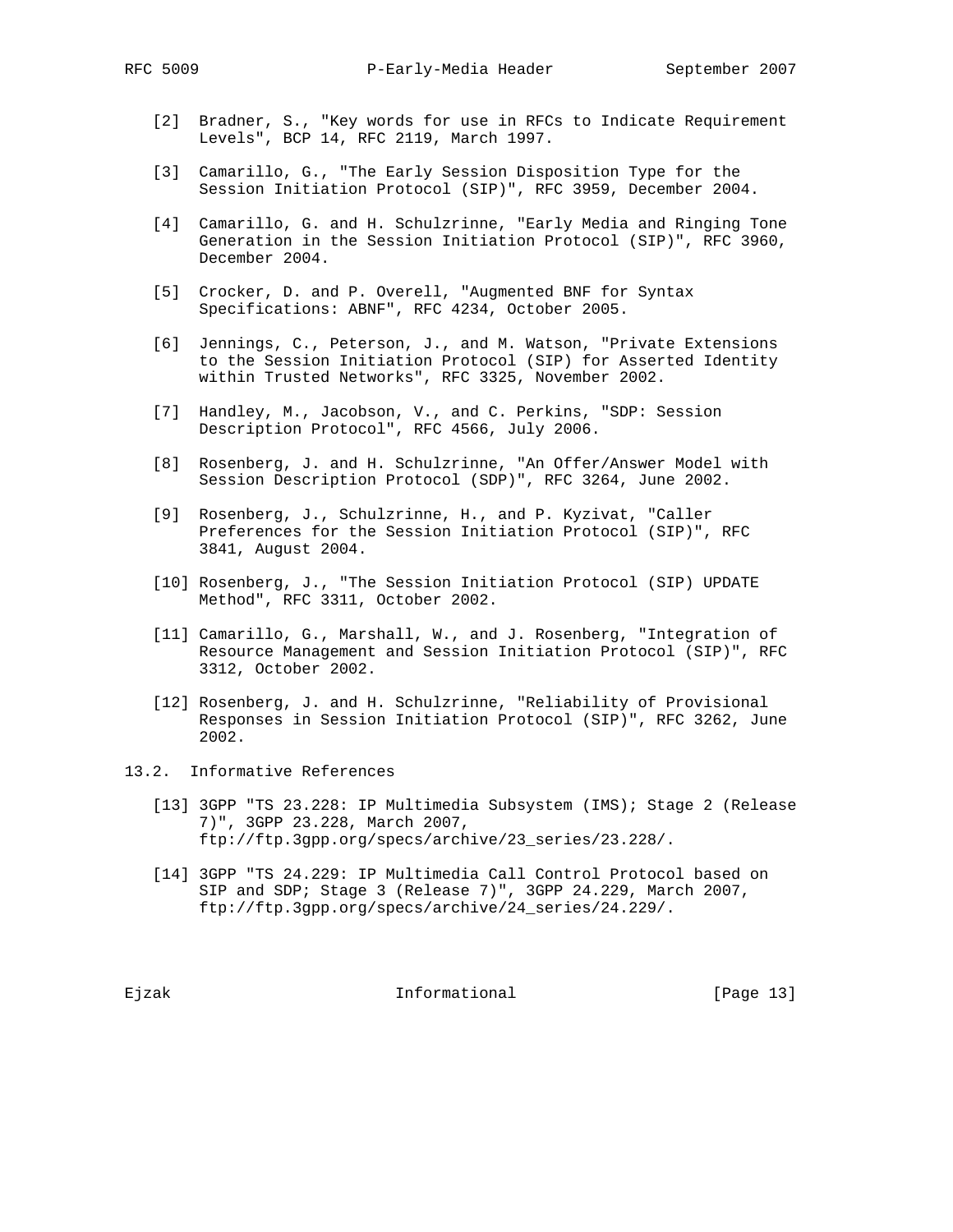ETSI documents can be downloaded from the ETSI Web server, "http://www.etsi.org/". Any 3GPP document can be downloaded from the 3GPP Web server, "http://www.3gpp.org/". See specifications.

Authors Address

 Richard Ejzak Alcatel-Lucent 1960 Lucent Lane Naperville, IL 60566 USA

 Phone: +1 630 979 7036 EMail: ejzak@alcatel-lucent.com

Ejzak 14]